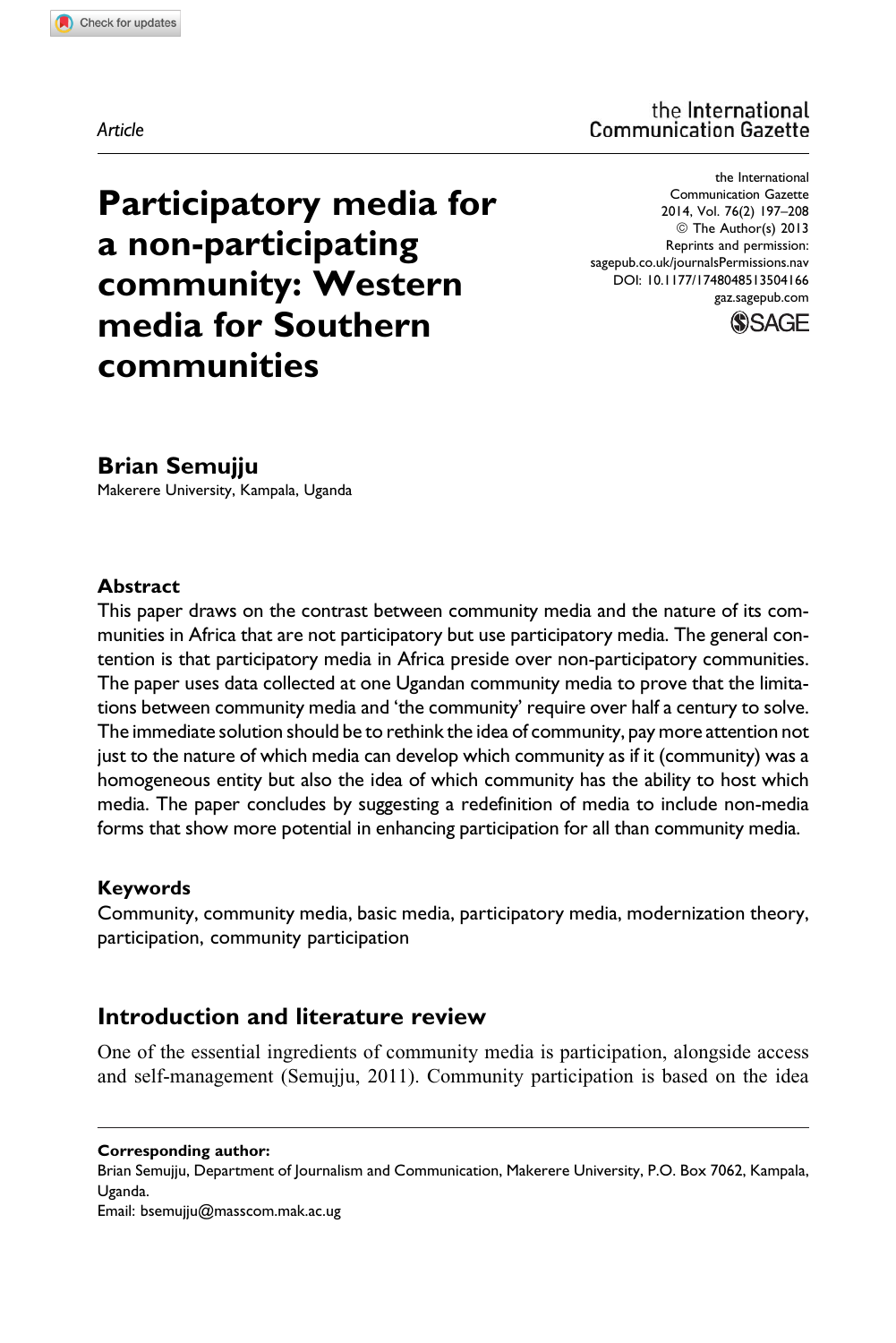that local people, as key stakeholders, can have an impact on issues that affect them (Burns and Taylor, 2000). Such participation is beneficial in several ways as it increases the sense of responsibility and consciousness about local issues while at the same time, as Zakus and Lysack (1998) observe, maintains a powerful citizenry due to acquisition of new skills that can help them control different aspects of their lives.

Community media therefore bring back the participatory role by sticking to a common-sense approach obtained from the affected parties. With modern innovations in technology, participation even gets easier, quicker and cheaper. However, this paper argues that a combination of computer, phones, internet and community media can only aid participation if the community in which they operate has the willingness and capacity to participate. Building on that premise, the paper dissects the notion of community starting from the oldest meaning of family to the most recent cyber communities to understand what kind of communities Uganda has. Then, this paper explores the current community media-participation set-up in Uganda using modernization theory and presents findings that disagree with the rhetoric-only operation of community media before a conclusion that calls for alternative community participation avenues is drawn.

### Community media

Community media are participatory media (Cammaerts, 2009: 635). Such media are started on the principle of frustration with the dominant media service and they treasure access, participation and self-management, the very ingredients missing in mainstream media (Howley, 2002). Therefore, 'community media are non-hierarchical organizations where individuals have equal control over the production and where decisions including editorial are made collectively' (Howley, 2002). Uganda has three community radios: Kagadi-Kibaale Community Radio (KKCR), Radio Apac and Mama FM.

## Community

As Goodwin (2003) contends, one of the most influential writers on community was a sociologist, Ferdinand Tonnies, who, in his 1887 book Gemeinschaft und Gesellschaft (Community and Society), said that community is a group based on 'mutual aid and trust'. Community, Aldous et al. (1972) note, 'is a mass, undifferentiated and compact, which is only capable of movement together, and is directed by the mass itself, or by one of its parts entrusted with directing it'. However, while commenting on Tonnies' Community and Society, Mitzman (1971) recognized that as people evolve in thinking, which makes them more creative and complex, 'economic development undermines tradition, and state centralization destroys local autonomy'. Therefore, Carpentier (2001) notes that the trendy way of discussing the notion of community is far from geographically defined spaces as stated earlier. Now, Carpentier (2001) continues, communities are 'formed in cyber space-for example usergroups'. Such communities are less prone to geographic limitations like distance. Regardless, Opubor (2000) insists that 'community still retains a strong physical reference to people in geographic proximity, with frequent, if not continuous contact'. While the change from top-down to participatory communication created the rationale for the establishment of community media, the need to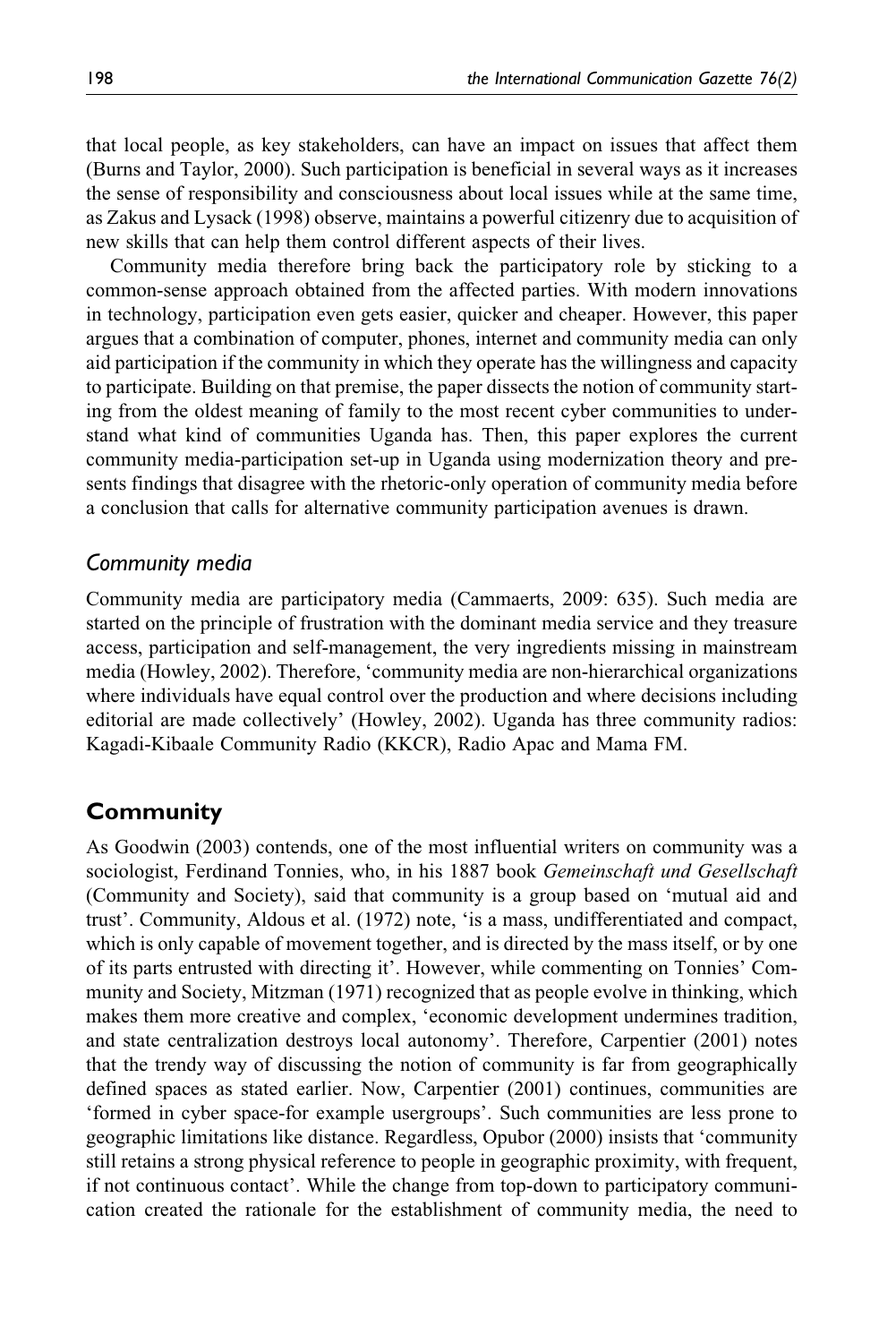change community to get what could correspond with participatory media was neglected. Community media therefore came with an assumption that merely starting to operate would develop whatever community they were put into, after all, the media were participatory. The social, economic and political set-up of the community participants was not considered.

## Theoretical framework and research methodology

According to Sakwa (2011), modernization is closely related to development through emulating western industrialization and that 'once set in motion, it tends to penetrate all aspects of life, bringing occupational specialization, urbanization, rising educational levels, rising life expectancy, and rapid economic growth'. Matunhu (2011) voices the same optimism that modernity 'policies intended to raise the standard of living of the poor often consist of disseminating knowledge and information about more efficient techniques of production'. Media and modernization collide on two levels: first as form where modern technology (community media) is transferred to the rural areas so that they can change from traditional to advanced ways. Second is the dissemination of modern ideas about several aspects of development to underdeveloped communities.

With the innovation of digital technology, as the globalists suggest, the concepts of time and distance have been redefined (Banda, 2006). By that argument, the rural communities should be well placed on the global information and communication network, regardless of how far they are from the cities and this should take minutes not years. In reality, the technology is expensive and complex. These problems have however been overlooked to have technology delivered to rural areas for participation.

It is overambitious to think that rural Africa will use community media and internet for participation just because this is the case in other parts of the world. For example, the idea of e-participation promoted by Information Communication Technologies (ICTs) is unattainable in most rural communities in Africa because of poverty. Worst of all, even the most common ICTs in other parts of the world, like the internet, are for the privileged. Out of 34 million Ugandans, 16 million have access to mobile telephony while both fixed and mobile wireless internet subscribers are 1 million (Uganda Bureau of Statistics, 2012). Access and attitudes of the rural person to ICT is still low.

The rural areas are expected to take city examples of ICT and adapt easily. This method is copied from modernization pundits who thought that it was the best way to develop the Third World. Harry Truman, then president of the United States, put it clear in 1949 that 'We must embark on a bold new programme for making the benefits of our scientific advances and industrial progress available for the improvement and growth of underdeveloped areas—' (Sakwa, 2011). What modernization failed to realize was the uniqueness of communities in Africa that made its applicability a failure.

However, this is not to suggest that the modernization approach has not succeeded anywhere. Development research suggests that the four Asian Tigers (Hong Kong, Singapore, South Korea and Taiwan) have reached a high level of economic growth by emulating the western values of economic freedom (Tang, 1998; Weede, 2006). Nevertheless, Weede makes an interesting revelation on the assessment of development: 'In general, we lack data for autocratic, poor, and small countries'. What makes Uganda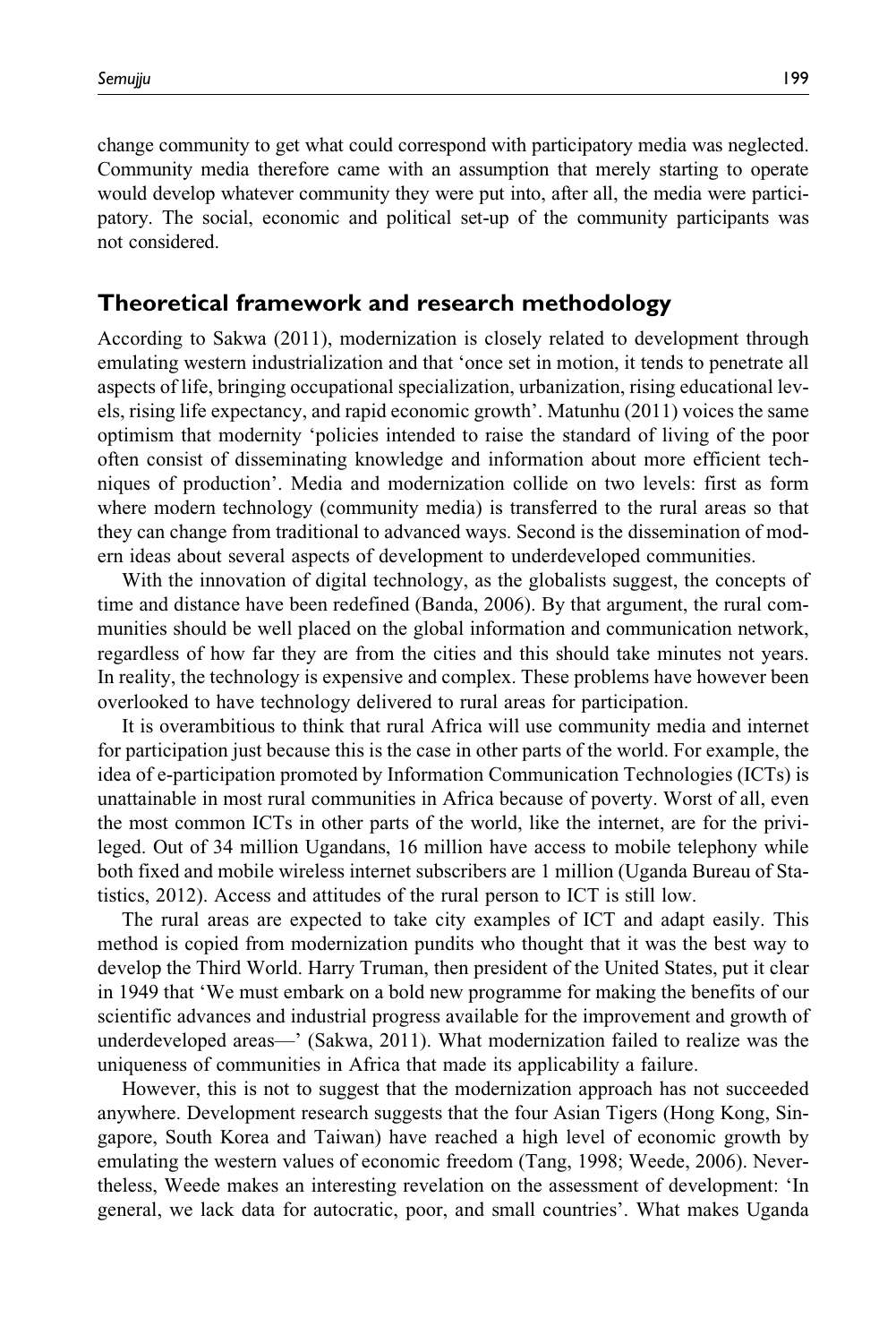| Radio access points   | <b>Frequency</b> | Percentage |  |  |  |
|-----------------------|------------------|------------|--|--|--|
| At home               | 206              | 82.4       |  |  |  |
| Work place            |                  | 0.8        |  |  |  |
| Family/friend's house | 12               | 4.8        |  |  |  |
| Others                | 8                | 3.2        |  |  |  |
| No access             | 22               | 8.8        |  |  |  |
| Total                 | 250              | 100        |  |  |  |

Table 1. A table showing radio access and access point.

Source: International Journal of ICT and Human Development (Vol. 5, no. 1); Semujju (2013).

unique is that it shares all the three elements Weede puts across: autocratic, poor and small country.

The African communities with a low level of economic freedom like Uganda, as a result, found themselves in a compromising position when, regardless of an understanding of their geography and demography, the West pushed for the continued use of technology like radio (radio is a medium with an unquestioned relative advantage. Its teleological scholarship concerns itself with a perfect medium that only needs fixing. No alternative has ever been thought about and yet it is only a medium of convenience but not one for all).

### Research methodology

Data for this paper were collected in three areas of Kibaale, a district found in Western Uganda. These areas are Kagadi (the biggest town in Kibaale district), Muhorro (found 7 km away from Kagadi) and Kyenzige (10 km away from Kagadi). The two areas were added on the sample as a desperate attempt to fully understand participation after realizing that Kagadi, which was the major sample area, is dominated by radio signals of only one station: KKCR. The other stations stream in at midnight when KKCR goes off air.

## Research methods used in the field

The listeners in Kibaale district (Kagadi town) had higher chances of being selected because very few of them experienced signal loss since they lived near the station.

As Table 1 indicates, data from 250 listeners were collected in a door-to-door approach, picking a house randomly, followed by the house after next, alternating between male and female respondents to ensure gender balance. These represented the 1.8 million listeners KKCR commands in five districts of Western Uganda. Additionally, an interview guide was used to collect data through key informant interviews while a focus group outline was used during the focus group discussion. Focus group discussion participants were chosen on the basis of responsibility. They included all the editors and the station manager. The sample of listeners chosen included all age groups (from 18 and above), both sexes and people with different economic and education status. Choosing a house after next (within the Kagadi-Town Council area), regardless of the economic status of that household or education background of inhabitants meant that there was a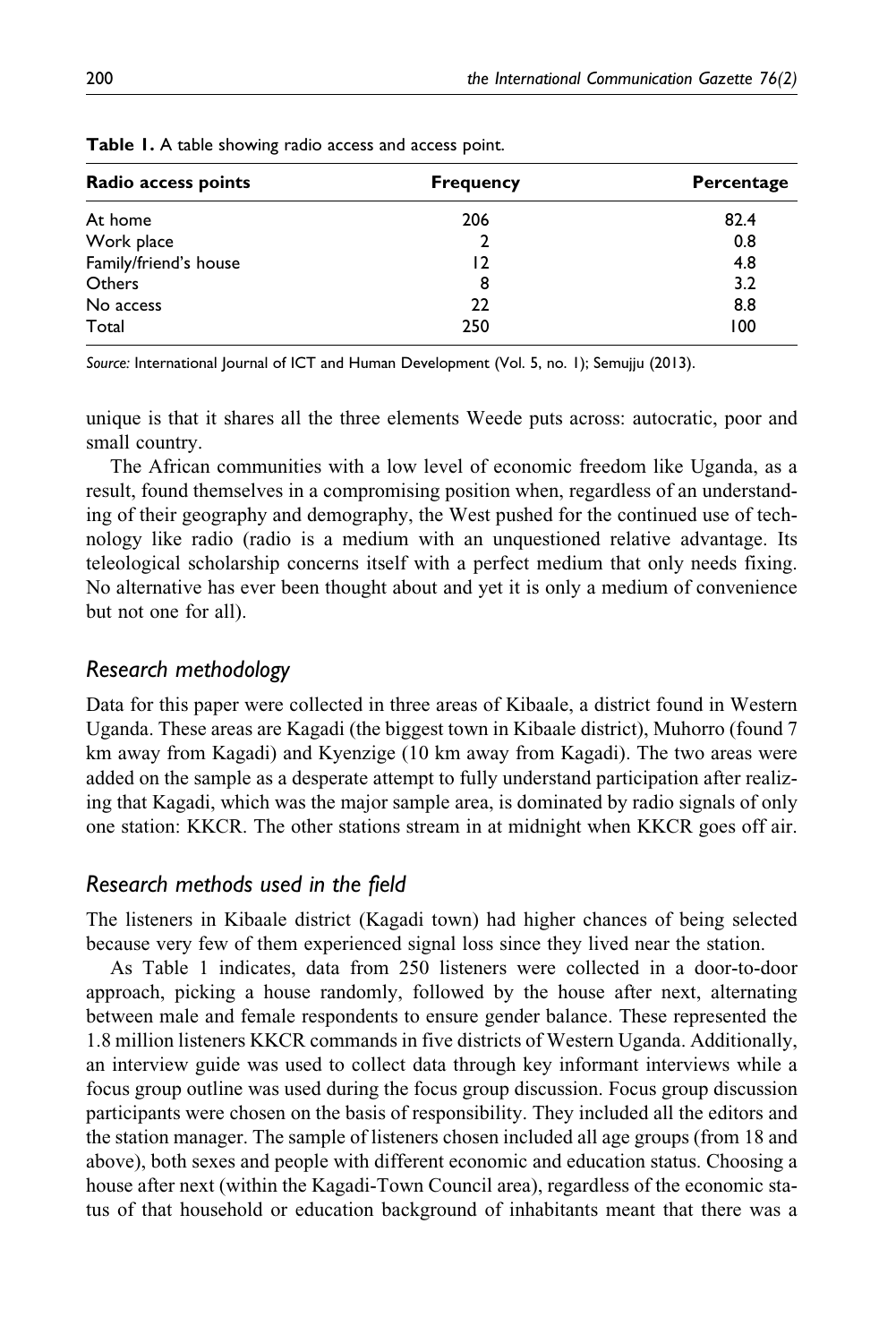variety of responses on the income and education variables. For purposes of numeric gender balance, if the first respondent was a man, the next had to be a woman or else the researcher moved to the next house.

## Population sample and justification

The sample size included one KKCR management group (including the station manager), 10 KKCR journalists (all journalists with no administrative posts), one basic media presenter, two KKCR volunteers (volunteers with the most hours at the station), three policy makers at district and national level: The mayor, the area MP and the secretary of the National Broadcasting Council. These helped to understand the policy and regulation bit of community media and participation. The media workers were fundamental in understanding the technology used and the problems faced. In addition, 250 community members were also interviewed, using a questionnaire, to determine their access and participation in community media.

# Findings

#### Radio access and access points

Most people who participated in the study owned a radio set. These 41.6% owners then created access for those who listened to radio at home but did not own sets themselves. Access in total then shot up to 83.4%. Only 8.8% did not have access to radio. Other places beside home, like bars, friends' houses and workplace also created more access, although it was limited. However listeners who accessed from these alternatives had no control over the radio sets.

It should be noted that, the radio access figures are changing steadily and so there is a need to initiate studies that will give the most recent picture. Most of the Phone-radio sets are owned by the youths who are a target audience for advertisers.

Participation by choice of station. KKCR's listeners take up the lion's share of the general audience. The radio's 78.8% (197 respondents) dominance is shown in Figure 1.

The channel with most listeners would be also determined by how much time someone spends listening to radio. Since it is already established which radio people listened to most and the circumstance under which they listened, another measure of participation was through establishing how much listening was done. Radio and its complements, for example batteries, are important in determining 'listenership'. The number of people who listened for more hours is likely to be the number of people who would move on to other levels of participation. Such people are 'propertied'. They can afford batteries.

Number of hours spent on radio a day and working status. The category of people that listened for the most hours was that of the self-employed. These were 40.4%. They listened to radio for 10–18 h and were the heaviest listeners. There were others whose listening fell between 5 and 10 h, 3 and 5 h, while the least category was for 1 h.

Because the self-employed did blue-collar jobs like carpentry (at small scale), salons and retail shops, they could listen to radio while working. These casual jobs were mostly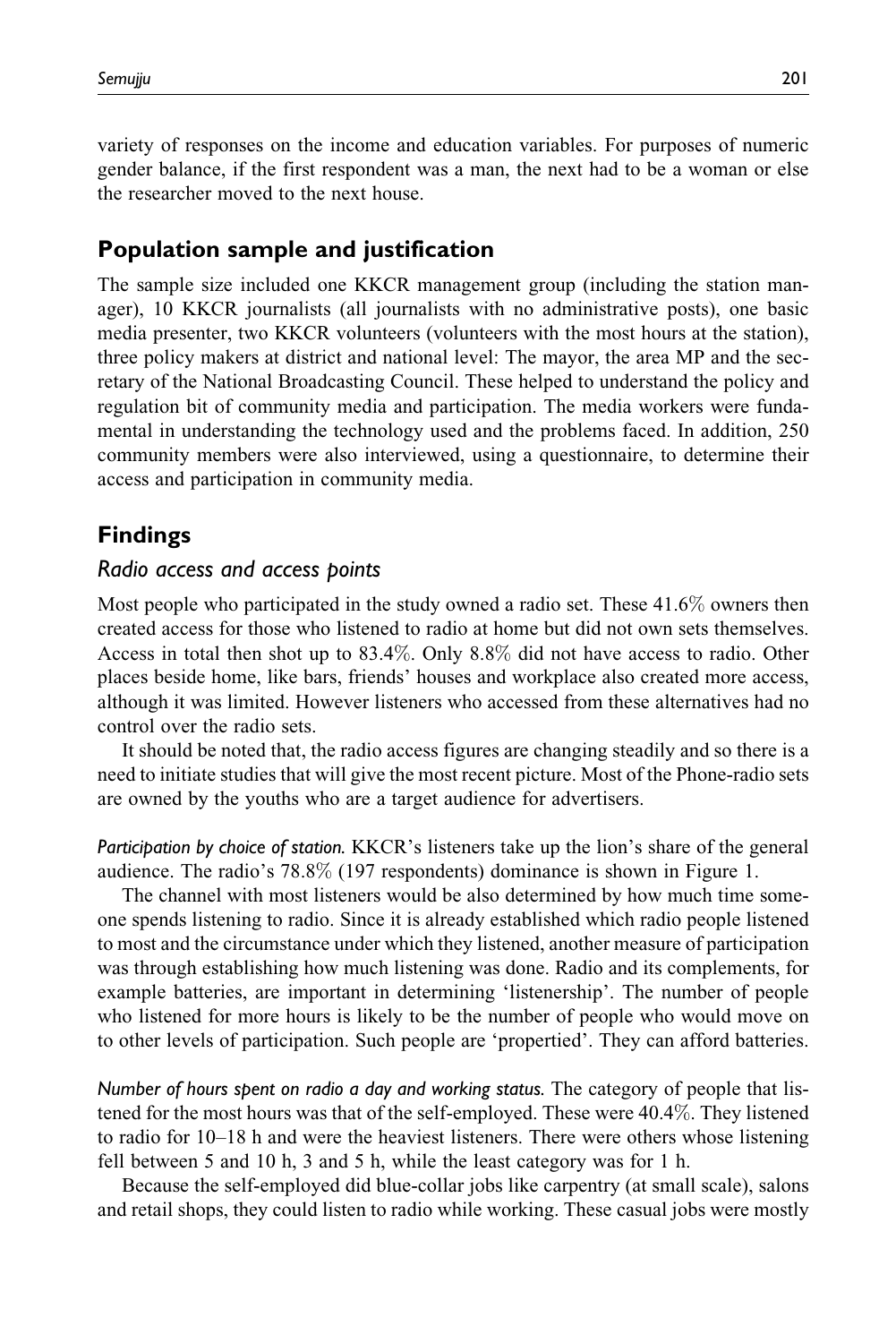

**Figure 1.** KKCR's dominance of the community spectrum. Key: KKCR  $=$  78.8%, Endigito  $=$  1.2% Liberty FM  $=$  2.0%, Radio Hoima  $=$  2.8% Kyenjojo FM  $=$  2.8%, KFM  $=$  0.4% Spice Fm  $=$  2.4%, VOT  $=$  0.4% UBC Radio  $=$  0.8%, Star FM  $=$  0.8% Life FM  $=$  2.0%.

dominated by women except retail shops that had both women and men. Apart from the unemployed, there were more self-employed listeners than other groups in other categories. Students and part-time workers listened less because of classes (for students) and shuffling between jobs (for part-time workers). Unemployed women, for example, listened to the radio for 3 h. They divided their daily time between house chores like preparing the meals, cleaning the home and listening to radio.

Women in this category said that it was relaxing to listen to their favourite programme when all chores were done. The major problem they faced, which also was mentioned under the student category was that since it was the husbands (or fathers for the students) who bought the batteries, they (women and children) had to listen to radio only during special programmes' time. The women said that although their husbands had not given them orders to listen to radio once in a while, they themselves listened sparingly in order for the batteries to last longer. Fortunately, the majority of all respondents (68%) were able to replace the batteries within a day of wearing out. The remaining percentage took time before they replaced the batteries. The highest time measured was more than a month, responded to by  $3\%$  of the sample size. They also revealed that within that time, they never listened to KKCR.

Using generators was no option for listening to radio except where the person's major aim for buying a generator was to run a business. Even then, the price of generator fuel made matters worse. By the time of the study, Uganda was suffering from a 14% inflation increase (Kulabako, 2011). Electricity too was unreliable. For example, at the time of the study, power went off for two weeks as KKCR went dead silent (Tables 2 and 3).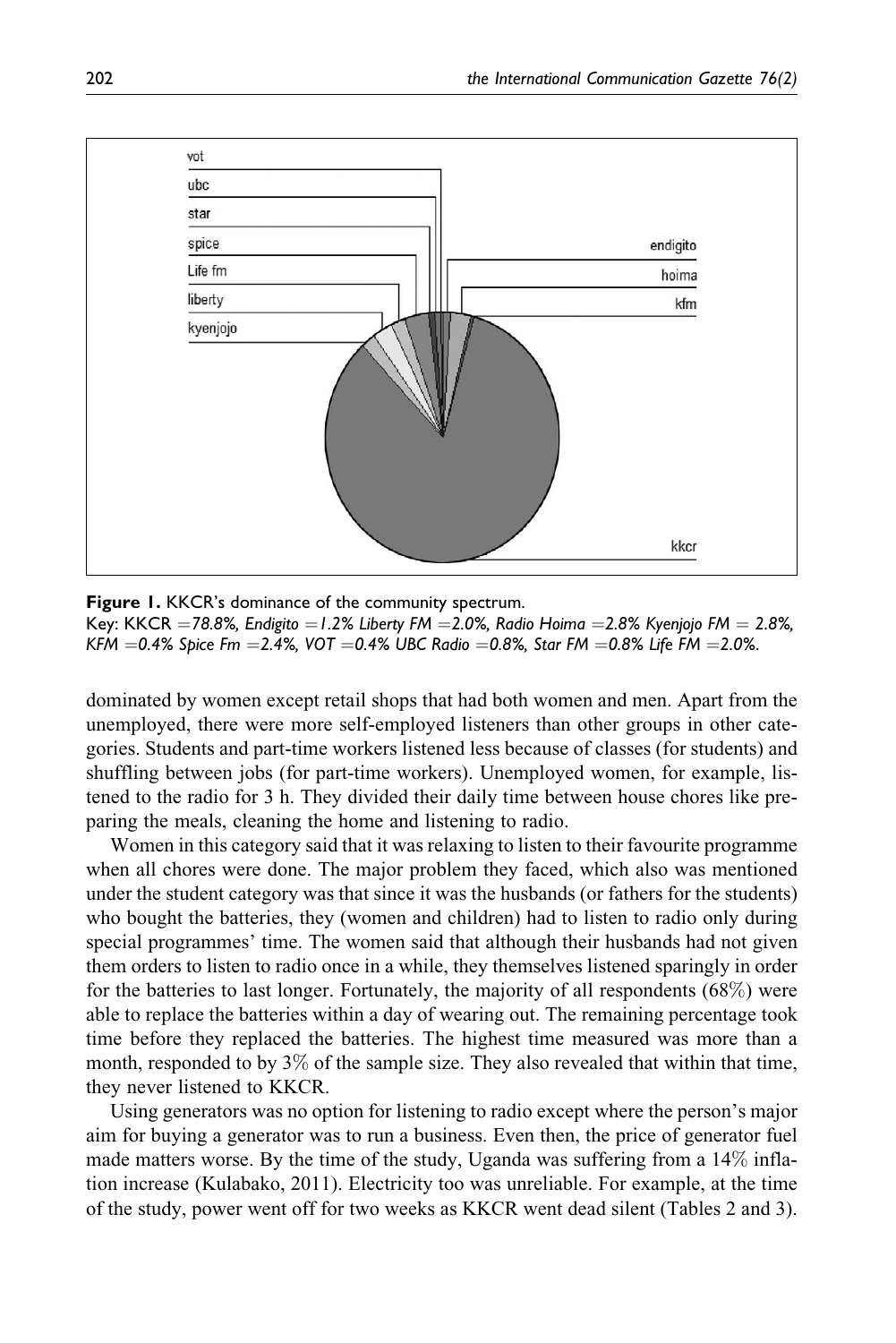| <b>Working status</b> | Non-responsive |    |    |    | $1 h$ $1 - 3 h$ $3 - 5 h$ $5 - 10 h$ | l0–l8 h | Total |
|-----------------------|----------------|----|----|----|--------------------------------------|---------|-------|
| Employed full-time    |                |    |    |    | 10                                   |         | 52    |
| Employed part-time    |                |    | 8  |    |                                      |         | 15    |
| Self-employed         |                | 15 | 12 | 18 | 30                                   | 26      | 101   |
| Unemployed            |                |    | 16 | 10 | 14                                   | 13      | 53    |
| Student               |                |    |    |    |                                      |         |       |
| Refused to answer     | 18             |    |    |    |                                      |         | 18    |
| Total                 | 18             | 77 | 60 | 37 | 58                                   | 50      | 250   |

Table 2. Number of hours spent on radio a day and working status.

Table 3. Time spent without radio due to lack of batteries.

| <b>Battery life</b> | <b>Frequency</b> | Percentage |  |  |
|---------------------|------------------|------------|--|--|
| Less than a day     | 170              | 68         |  |  |
| l-3 days            | 13               | 5.2        |  |  |
| $3-7$ days          | 8                | 3.2        |  |  |
| I-2 days            | 9                | 3.6        |  |  |
| 2 weeks-1 month     | 4                | 1.6        |  |  |
| More than a month   | 9                | 3.6        |  |  |
| Others              | 37               | 14.8       |  |  |
| Total               | 250              | 100        |  |  |

Source: International Journal of ICT and Human Development (Vol. 5, no. 1); Semujju (2013).

While the convergence of radio with a mobile phone could minimize some participation problems at the receiver's end, phones too needed charging, which takes participation back to electricity problems. Charging and other phone-participation hindrances discussed later in this paper made listening vulnerable to external forces and yet if people didn't listen, there is no way they could give feedback on what they did not know.

Participation by calling-in. During a programme called Greeting Card, the members of the community call-in and communicate with the rest of the listeners. As the name of the programme suggests, content revolves around sending greetings and commenting on topical issues. These topics include culture, health, death announcements, business and several others discussed all across the week.

The above participation slots point to the role of mobile phones in community radio. However, when phones are down, or when the signal is low, there will be little or no participation. This is the case as when electricity is off. Interviews with journalists at the station indicate another disappointment relating to the use of phones for participation which is the failure by some community members to operate their own phones while some who use them might not use all the functions. On top of that, the station manager said that some callers have to be cut off because of the feedback noise that comes through when a person fails to move away from the radio set because he/she wants to talk on phone while listening to his/her voice over the radio at the same time. No amount of sensitization has managed to change this.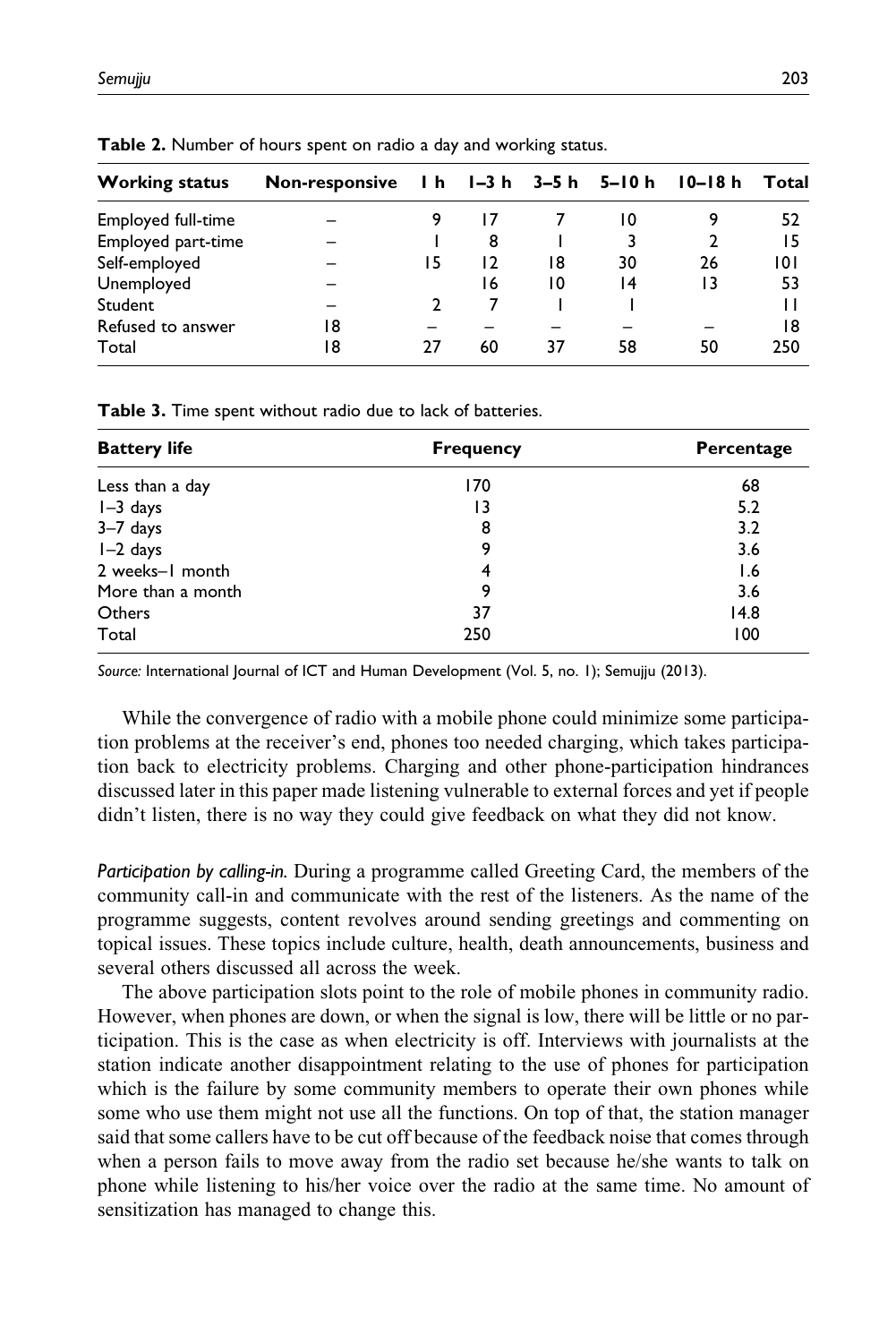Phones therefore make participation to be only for a few people. The station manager also said that out of the 60 phone calls the station might receive daily, some callers may be recorded for having called more than two times. In the end, it may be that only half of that number of people has participated. People still do not know how to manage radio and phone participation. Some of them call and fail to know that they are already on air and so continue conversations with friends after which a delayed hello comes. Meanwhile, all this time, other callers may be waiting on line. In other cases, callers go through and fail to say anything. They shy away without saying hello. The station manager observed that this congests the line and instead of having 50 or 60 callers a day, you may find that only 30 people participate.

Nevertheless, telephones make interaction easy and fast. The alternative for nearby community members would be to walk to the studio and give their views. Unfortunately, the expense of phones and the literacy level plus lack of exposure limits the community from using internet services like social networks and emails.

Generally, it is evident that radio and phones have profound effects on community participation although not on participation for all. What one person says on radio through the phone or what that person says to others about the technology affects the listeners and their participation choices and efforts.

The contribution of ICTs to participation. Access to internet. Like computer, which had 79.2% of the respondents say they did not know it, internet had few users. Data show that 172 respondents (68.8%) did not use internet while 42 respondents (16.8%) had never heard of the internet. Because of convergence between mobile phone and internet, 36 (14.4%) people said they used the internet on their phones. Most of these people used the internet to access news. This was followed by sports, education, music, while social network sites like Facebook and Twitter came at the very bottom among users.

The community participation landscape of KKCR is filled with different types of participation. The phone and the computer have revolutionized radio participation in countries with greater Gross Domestic Product (GDP). According to the International Monetary Fund (IMF) rankings, Uganda is the 20th poorest country in the world (Global Finance, 2012). It is little wonder therefore that as the findings indicate, community participation is greatly hampered by poverty related problems. Until those problems are solved, participation for all is impossible.

## Challenges faced by community participation

Some volunteers admitted to not having any computer skills. Other would-be participants did not have access to ICTs and were unable to walk 45 km to the station to share their views.

The distance problem was compounded by insecurity. The female volunteers said that walking through the forest all by themselves, especially when their programmes end at midnight, would be too much a risk. One of them said that sometimes she missed her programme because of that fear.

The other problem is commercialization. For each voice of a volunteer that goes on air, an amount of money must have been paid by the stakeholders the volunteer is trying to promote. This makes KKCR's community participation far from free. The people who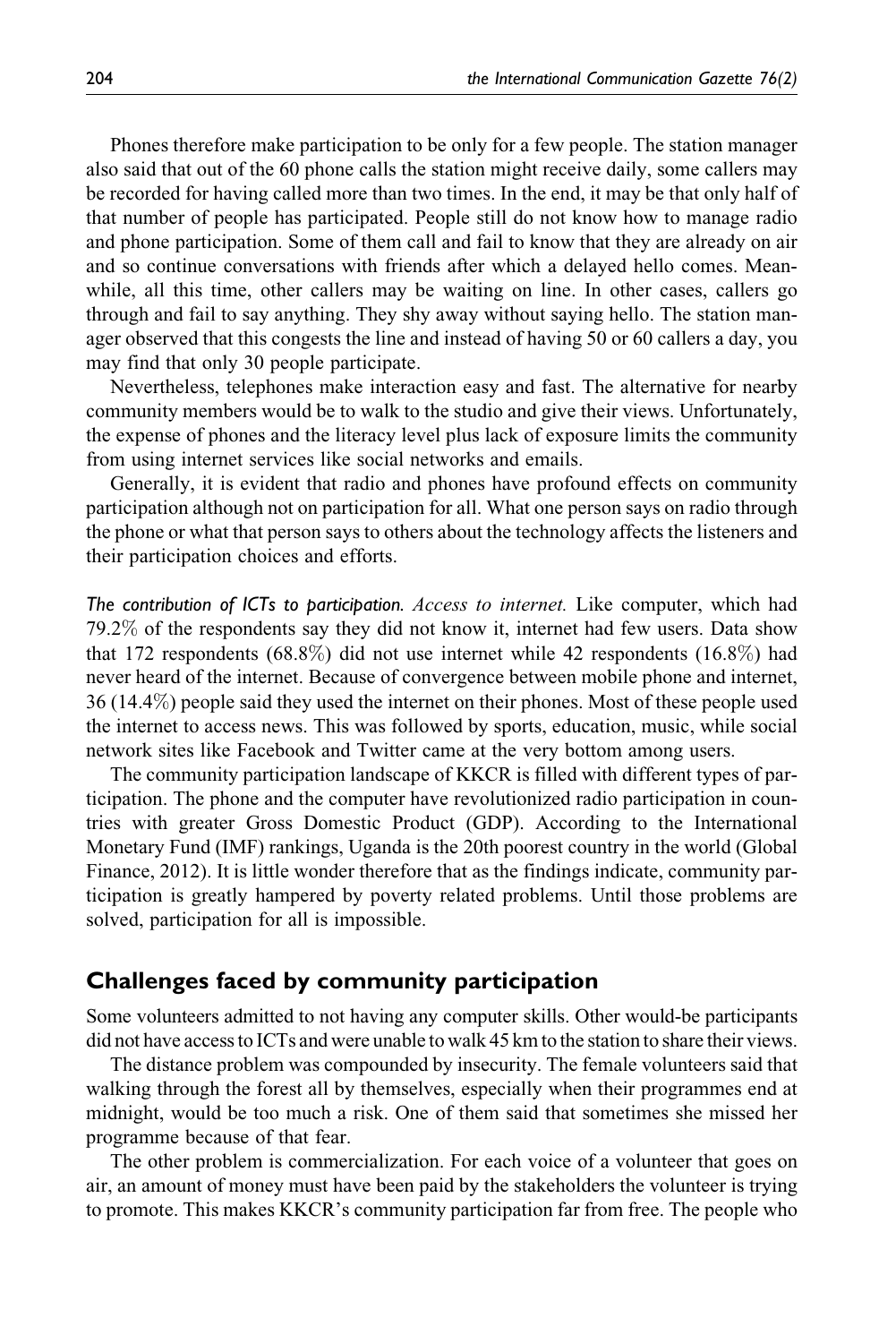participate by reading their own adverts live also have to pay. At the end of the day, there is a very thin line between commercial and community broadcasting.

Political influence also stifles participation. Some participants have been stopped from speaking on air because of their critical views of the current government. The existence of political tension at the station was denied by the station manager saying that there could never be such tension since 'all of us here support the ruling government'.

#### Participation as a normative notion

What makes community media a normative notion is that those media have failed to succeed among poorer communities.

Today's community media should correspond with an advanced community (society). The growth from community to society, which should warrant a more complex media like community media, was conditioned by Ferdinand Tonnies (1887) on the advancement of capitalism, industrialization and urbanization. Uganda fails across the board on Tonnies' weighing scale. There are still some areas like the military, water and revenue service where the private sector cannot invest and yet economic freedom has been cited as the major cause of development among the Asian Tigers (Weede, 2006). On urbanization, data from the Uganda Bureau of Statistics (2012) indicate that Uganda's urban population is growing at  $5.6\%$  per year, but  $86.7\%$  of the total population (Uganda has 34.1 million people) live in rural areas and survive on agriculture.

Way forward: What community are we serving?. If community media are based on the definition of community, then we should look at community from a poor person's perspective. The success of community media elsewhere, like in Europe and America cannot be undermined though. The communities found on those continents are more privileged than all communities in Uganda. The failure of Uganda's community media can be found in the differences between the west and southern communities.

A quick look at an American community media set-up reveals some differences. In the United States, there is what is called the Grassroots Radio Coalition specifically to lobby for grassroots/community media interests. This group comes from the communities served by some community media. Made up of listeners, the group hosts annual conferences promoting awareness against commercialization of radio (Grassroots Radio Coalition, 2011). The members have a mailing list which allows them to get information on a timely basis and this group acts as a link among different community media listeners. The community media activities of the group are funded by listeners and wellwishers. These community media operate in good infrastructures, better health care system, better education system and better legal frameworks. The 'grassroots' they serve, therefore are different from the one served by KKCR and so the two cannot use the same communication process for development. Below is a look at the circumstances under which the KKCR person lives.

There are three passenger service vans that transport people 260 km to the capital city. The interval of their departure is 3 a.m., 12 p.m. and 3 p.m. If one misses the 3 p.m. van, he/she has to wait until 3 a.m. the following morning to get another one. From the station to the capital city, the road is only clear towards the last 160 km. The condition of the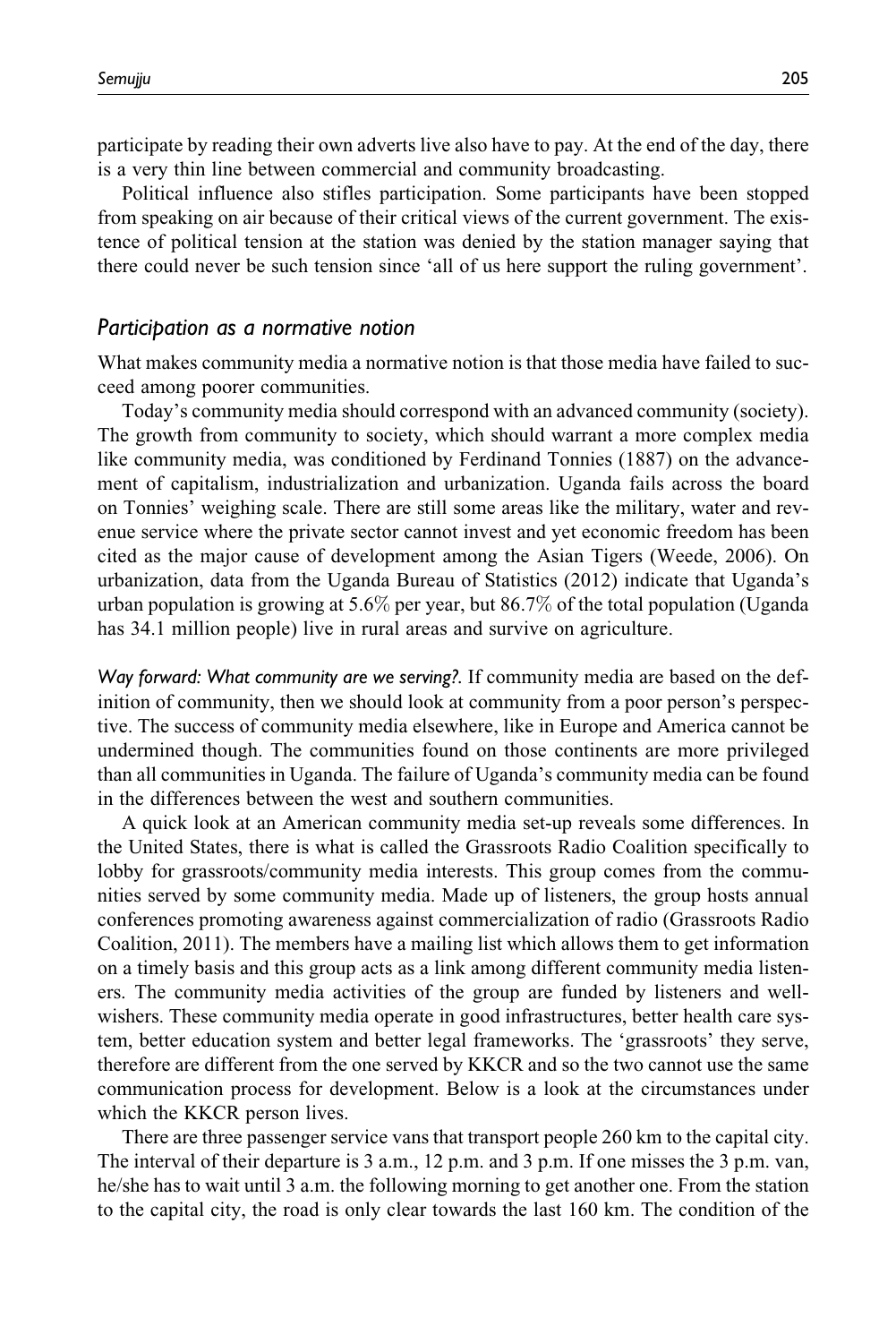first 100 km of the road depends on whether it's a dry season (dusty) or a rainy one (slippery). The area has one hospital, no university and no free-to-air TV channels that the rest of the country enjoys. With lack of those important infrastructures, the community resources are prioritized towards basic survival needs than purchasing participatory communication technology.

Alternative to community media: Basic media. After analysing community media problems earlier, I have proposed basic media as a solution to solve community participation problems.

Basic media are 'community-accessible media that provide on-time information about people's basic needs and suggest immediate solutions' (Semujju, 2013:31). Such media try to cut-off the bottlenecks of development communication like poverty that may block the communication process. These media appeal to solutions that are realistic for a given poor community. They do this by setting no obligation for anyone who wants to receive information. Whether rich, poor, illiterate, distant or handicap, one can have access to information. Since the effort of taking information to the listener has been proved to be dividing people, we can try to take the people where information is using basic media.

Appropriate technology. One of the several examples of basic media is found at Kitara Institute of Commerce in Western Uganda. Radio KICO gives the community information on health, education, commerce and news. The name of the station and the programming create an atmosphere of a real radio broadcast except that Radio KICO uses a hornspeaker on top of the roof and a small built speaker inside the studio that regulates sound quality back for the presenter, a computer, an amplifier and a microphone. The simplicity of basic media gives it an extra edge over more complex media forms. 'There is an exchange of information between the listeners and the presenters through small pieces of paper that they write and submit for us to read', said one presenter at Radio KICO. Besides that easy access, the media are cheaper to run in terms of human resource and logistics. Among other advantages of radio KICO is that the institute's journalism students use the studio for training.

The fact that people, through their own effort, established these fragmented media all throughout the districts of Uganda is evidence that there was a communication gap that needed to be filled, created by the current mainstream and community media set-up. People therefore resorted to smaller simple communication forms that could deliver information effectively without having to pressure them.

However, as I have argued before, if there is to be success in basic media, there is need to subject their processes to the kind of careful study that community media have undergone for the last 20 or more years (Semujju, 2013: 31). There are challenges facing basic media that need serious scrutiny. These media, first of all, are not documented by Uganda Communications Commission. There is no information on how many they are, within what distance they should operate from each other and the attitude of the communities towards them especially on whether or not they are considered as information liberty or noise. These and more constitute some of the problems discussed below.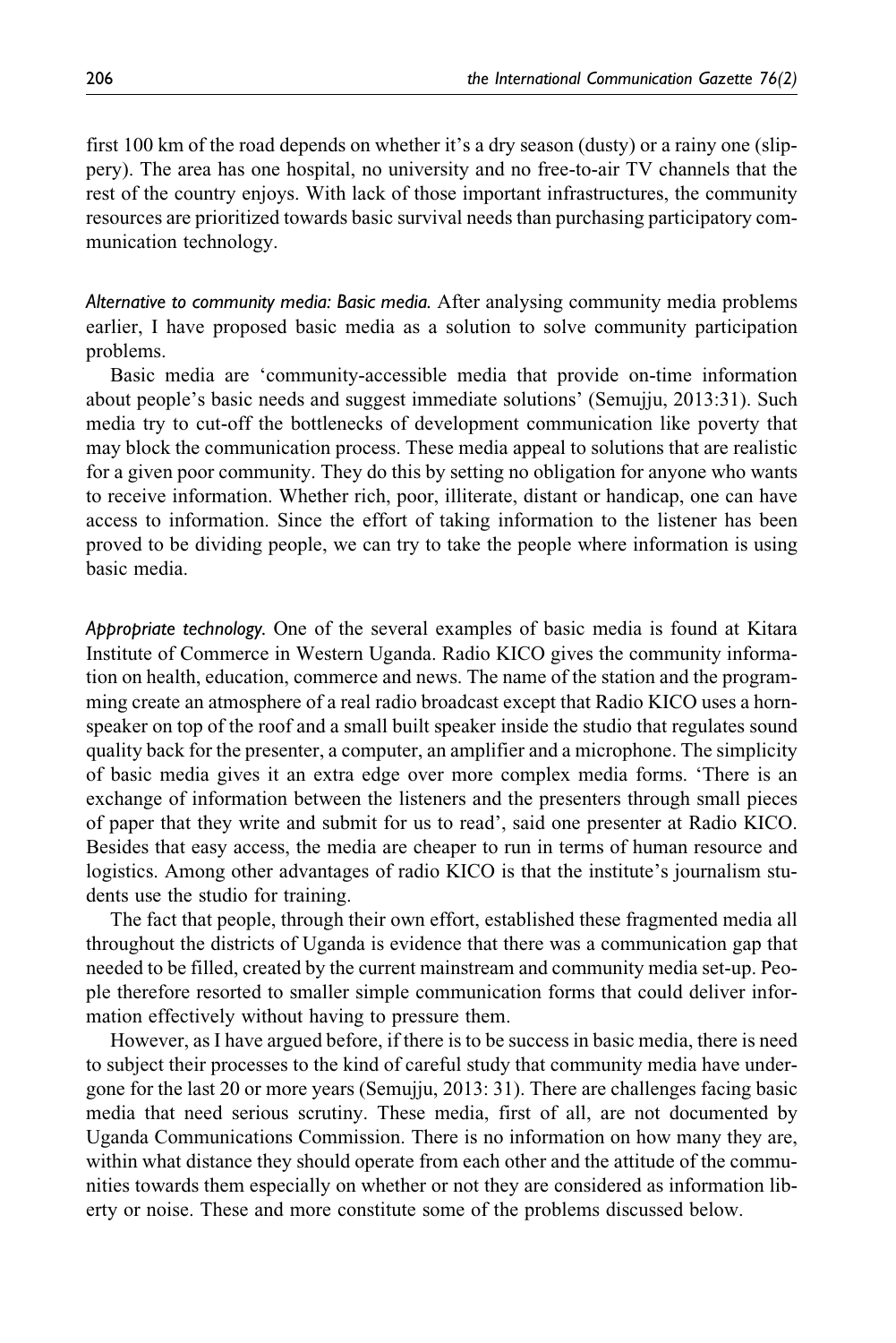Problems with basic media. The National Environment Management Authority in Uganda fights pollution including noise and yet this is one area that basic media have no control of. Careful studies should solve that issue by analysing the sound decibels of the hornspeakers needed only to serve a particular community. The other challenge is that for one to have a choice of station, he/she would still have to move to another location. This is one area that has failed community media too in Uganda. For example, KKCR has to go off at midnight for the other radio stations to stream in. This problem can be solved by creating a policy that will regulate basic media.

# Conclusion

Understanding community media's ineffectiveness to the rural person can best be achieved by critically looking at community as done earlier. From the data given earlier, it is evident which community deserves which media and at what stage. Community media as currently known do not fit the profile of most of Uganda's communities. They are appropriate for western communities. Mobile phones and radio continue to aid participation in Kagadi-Kibaale community. Most people in the community have access to them. However, complexities of mobile phones, load shedding, illiteracy and other problems make community participation a privilege. Therefore, participation for all is impossible. With access and participation for a few and lack of self-management, community media do not differ from commercial media. A paradigm shift in development communication to adopt a more participation-friendly media based on the nature of community is long overdue. This paper proposed basic media to fill that void.

### Acknowledgment

Appreciation goes to Associate Professor Monica Chibita, Department of Mass Communication, Uganda Christian University, for her valuable comments on the paper.

#### Funding

Special thanks go to Carleton University and the International Development Research Centre (IDRC) for funding the project.

#### **References**

- Aldous J, Durkheim E and Tonnies F (1972) An exchange between Durkheim and Tonnies on the nature of social relations. The American Journal of Sociology 77(6): 1191–1200.
- Banda F (2006) Commentary: Negotiating Distant Influences: Globalization and Broadcasting Policy Reforms in Zambia and South Africa. Canadian Journal of Communication 31(2): 459–467.
- Burns D and Taylor M (2000). Auditing Community Participation: An Assessment Handbook. Bristol: The Policy Press.
- Cammaerts B (2009) Community radio in the west a legacy of struggle for survival in a state and capitalist controlled media environment. The International Communication Gazette 71(8): 635–654.
- Carpentier N (2001) Managing audience participation: The construction of participation in an audience discussion programme. European Journal of Communication 16(2): 209–232.